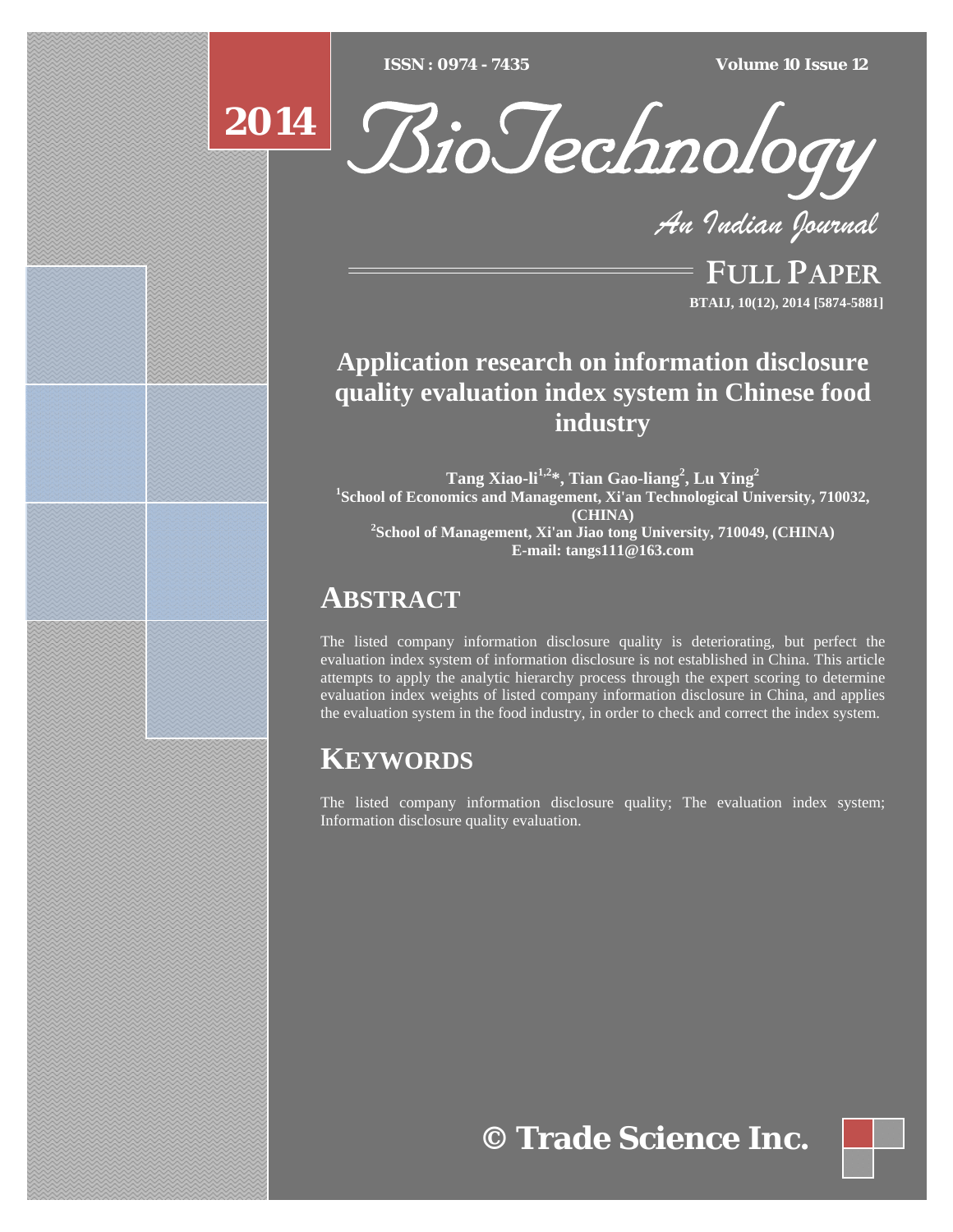In China, the listed company must abide by "the company law" and" the securities law", so information disclosure has the two legal requirements. Unfortunately, the current our listed companies are widespread insider trading and market manipulation and this kind of behavior is deteriorating. It is reported that since 2012, there were more than 10 listed companies punished by the CSRC due to the open ticket information disclosure violations. Therefore, this article wants to explore the information disclosure quality of listed company in the food industry. According to the principle of information disclosure system, to compare the results by grading and the "integrity file" rating established by the Shenzhen Stock Exchange (SZSE),and wants to establish a set of more scientific evaluation index system of information disclosure quality of listed companies in order to provide reasonable suggestions, to improve the existing evaluation index system of information quality of listed companies, to gradually perfect the information disclosure quality, to standardize the market economic operation system, and to promote China's economic development rapidly.

#### **LITERATURE REVIEW**

### **Summary of foreign research literature**

 Foreign research on accounting information disclosure quality measure is mainly empirical research, the target to measure the quality of information disclosure mainly includes individual proxy variables, and researchers self-built disclosure index and Information disclosure rating result of authority. (1) the more typical research used the individual agent variables to measure the quality of the accounting information disclosure**[1,2]**; (2) Robbins WA & Austin KR.(1986), Botosan (1997), Gerald K Chau & Sidney J Gray (2002), Richard Piechocki (2004), and Jinbae Kim (2005) self-built information disclosure index to measure the quality of information disclosure**[3-7]**; (3) and these were also typical in the authority of the evaluation index: standard  $\&$  poor's index (S&P), the index of AIMR, the authority index of FAF and the CIFAR index, etc.

## **Review of domestic literature**

 The domestic research on accounting information disclosure measures mainly drew lessons from foreign experience, also divided into the above three methods to measure the quality of information disclosure. (1) Use a proxy variable to measure the accounting information disclosure quality. For example, Wang Wei & Jiang Gaofeng (2004) used "the temporary announcement and quarterly report numbers" to measure it<sup>[8]</sup>, Xia Lijun & Lu Xiaonan (2005) used "listed companies for information disclosure and was denounced by the Stock Exchange" to measure it**[9]**; You Jiaxin & Li Bin (2007) use "surplus radical degree and surplus smoothness" to measure it<sup>[10]</sup>. (2) Domestic scholars rarely self-built information disclosure index to evaluate information disclosure quality research. For example, Wang Yongmei (2003), Tang Yuejun (2005), Xie Zhihua & Cui Xuegang (2005), Yuan Jianguo (2005), Qi Shou & Bai Mo (2005), and Wang Yanyan (2010) all used different self-built index to measure the information disclosure quality of listed companies**[11-16]**. (3)The Shenzhen Stock Exchange information disclosure of the evaluation results is more authoritative in China. The Shenzhen Stock Exchange evaluated the company by "the self-assessment and the assessment ", the inspection result is divided into four levels such as A (very good), B (good), C (qualified), and D (unqualified), and we can see the evaluation results in its official website (http://www.szse.cn). This is China's only evaluation index system of listed company information disclosure released by authorities

#### **Literature review**

 Literature at home and abroad show that the majority of foreign scholars studies have tended to use the authority of the evaluation results by related organization as indicators of quality of information disclosure of listed companies, and has made relatively abundant research results, and the results were more authoritative and reliability. But the most famous international rating agencies always choose large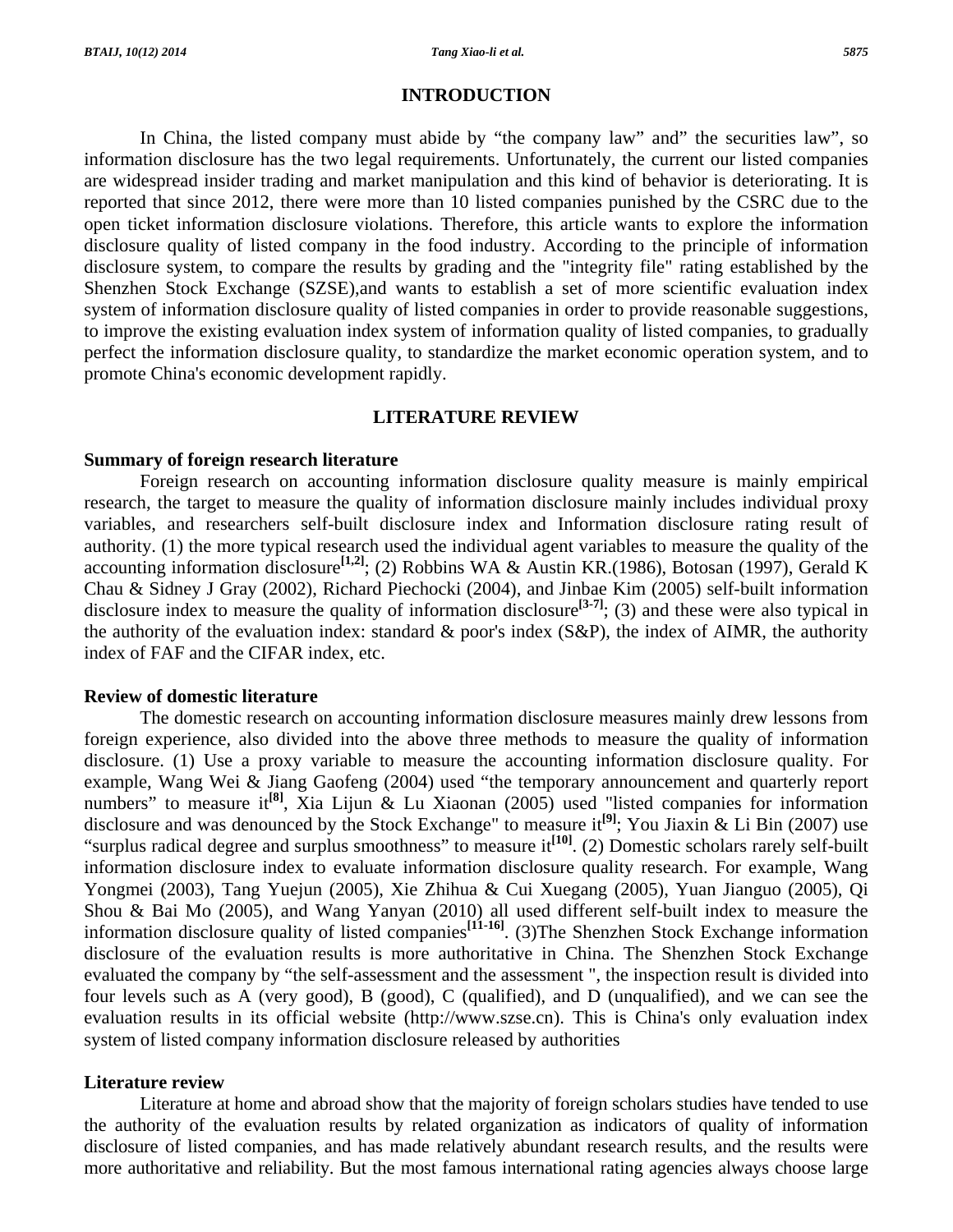multinational company or the world top 500 enterprises as the research object, so we are unable to obtain the results released by the most famous international rating agencies for all the listed companies in China.

 Domestic scholars for these search of listed company information disclosure quality evaluation system is still in the exploratory stage, the research system is imperfect, mostly confined to theoretical research, the research methods were normative analysis, the real empirical research literature is relatively few, and has not yet formed a unified, scientific, reasonable and feasible evaluation index system of information disclosure, even to the Shenzhen Stock Exchange information disclosure evaluation result is only a rough assessment of the listed company information disclosure, there were many question, such as, most of evaluation index is relatively general, nor a detail description of evaluation methods and processes, indicators of evaluation are mostly qualitative analysis, etc.

 So we should combine with China's specific national conditions, and design a set of suitable listed company information disclosure quality evaluation index system for China's national conditions. This article references the evaluation index of Wang Yanyan (2010), by selecting 32 of the food industry of Shenzhen Stock Exchange listed company, and compares the results of evaluation index system with the "credit archives" in Shenzhen Stock Exchange, in order to establish the more reasonable and scientific evaluation index system for Chinese listed company.

# **THE APPLICATION OF INFORMATION DISCLOSURE QUALITY EVALUATION INDEX SYSTEM IN FOOD INDUSTRY**

#### **The specific design for the research**

 (1) Sample Enterprises. At present, there are 62 companies listed in Shenzhen and Shanghai stock market in food industry, only 15 of them was listed in the Shanghai market. In ord-er to compare, this article selects all the listed companies listed on Shanghai, the number is 37, and this article is only to evaluate the quality of accounting information disclosure of listed companies in 2012,weeliminated 5 listed companies which first appearedonthemarket in the year of 2012 (002661, 002701, 002695, 002650, 002702), we used the remaining 32 listed companies in Shenzhen. The sample company data mainly comes from the following url, http://www.eastmoney.com/, http://www.cninfo.com.cn/, http://www.szse.cn/, as well as the database of CSMAR.

(2) Information Disclosure Quality Evaluation Model.

 This article divided information disclosure quality evaluation index into six dimensions from the timeliness, relevance, comparability, availability, sufficiency, the authenticity by referencing Wang Yanyan (2010). Index of every class is equipped with a number of secondary indexes, and we graded each secondary index for sample companies by contrasting samples companies' annual financial statements, but the primary index weight come the expert's average score by analytichierarchyprocess (AHP). Specific conceptual model diagram is shown in Figure 1:



**Figure 1 : The conceptualmodel of the listed company information disclosure quality evaluation**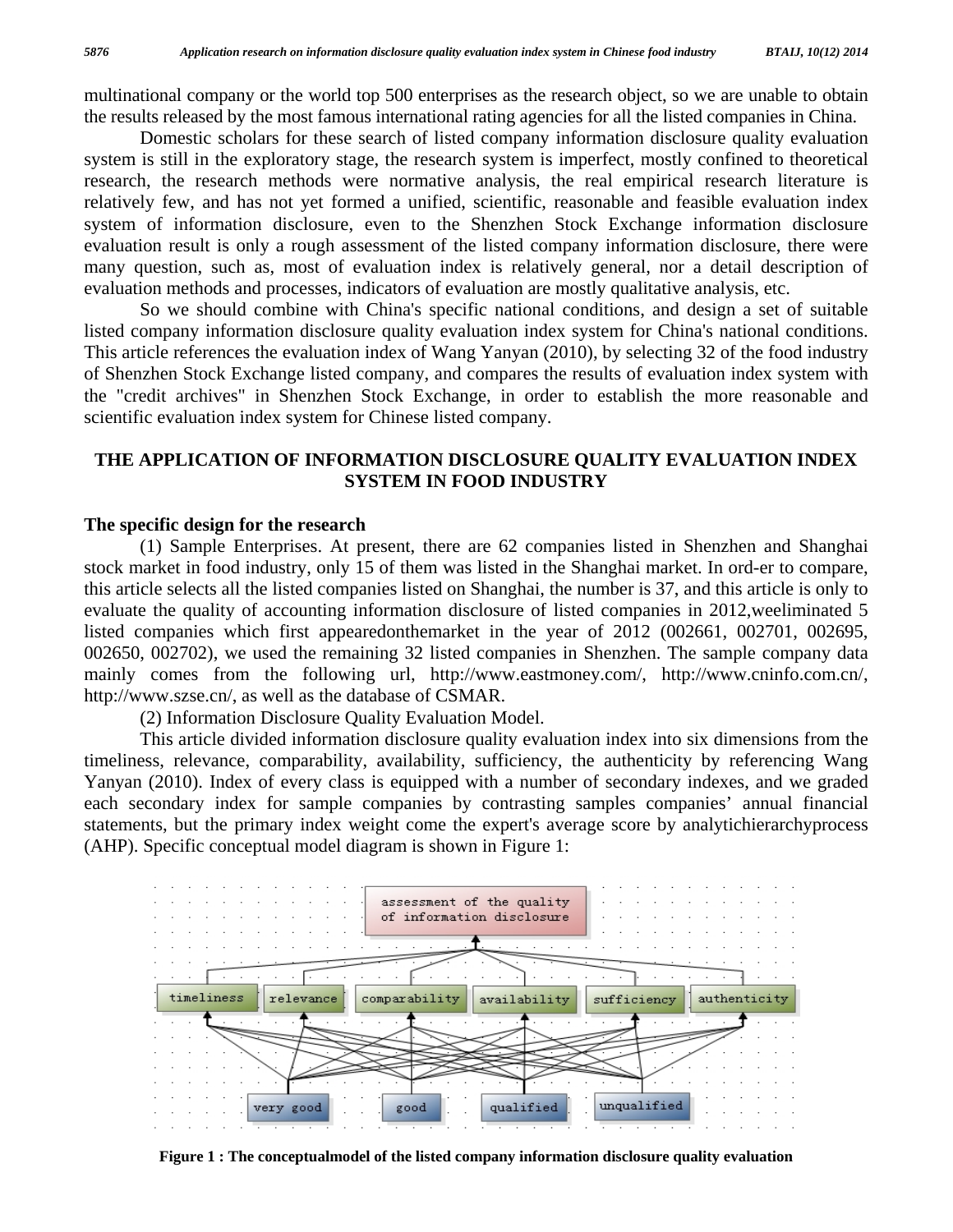Each level of the index system can form a child alone scale, there were six mark sheets, the index of each class has a number of secondary evaluation index, and there were a total of 58 secondary index, and each evaluation index mark is 1 minute. Measuring the quality of information disclosure of listed companies mainly adopts "weighted dichotomy", grade one by one to each secondary index, the result is 1 minute if the index's answer is "yes"; otherwise, 0. Finally, by weighting the sample company information disclosure quality grading result, we got the comprehensive score "F" of the sample company information disclosure quality. The specific model is shown in model (1) and model (2).

$$
\mathbf{F} = \sum_{i=1}^{6} \mathbf{F}_i \cdot \mathbf{W}_i \tag{1}
$$

where the sum as i runs one to six of the Fi\*Wi, F denotes the composite scores of information disclosure quality for sample companies, and W denotes the weight of each evaluation index.

 $\mathbf{F}_i = \mathbf{m}/N$  (2)

 the index is sent to one point when the company discloses information in accordance with the relevant indexes required, and zero otherwise. then m denotes the number of these indexes whose value is more than zero; N denotes the number of total applied projects.

(3) Setting the index weight

 In this study, we set the weight of primary index (six dimensions) mainly according to the importance of the index.weused the analytic hierarchy process (AHP) by the expert scoring, construct paired comparison matrix for the index of six class and Hierarchy single sorting. Expert scoring, we selected 24 experts to constructthe two judgment matrix (including 8 listed company executives, 8 university scholars, 8 investors which have investment in food industry), the specific results as shown in the Figure 2.

|               |       | timeliness | relevan | comparabili | availabilit | sufficiency | authenticit |  |
|---------------|-------|------------|---------|-------------|-------------|-------------|-------------|--|
| timeliness    |       |            |         |             |             |             |             |  |
| relevance     |       |            |         |             |             |             |             |  |
| comparability | $A =$ |            | 1/2     |             | 5           | 3           |             |  |
| availability  |       |            | 1/4     | 1/5         |             | 1/3         |             |  |
| sufficiency   |       |            |         |             | 3           |             |             |  |
| authenticity  |       |            |         |             |             |             |             |  |

**Figure 2 : The judgment matrix for primary index of expert scoring** 

The maximum eigenvalue for A: Thus, the eigenvector is following:

 $\lambda_{\text{max}} = 6.35$ ,

$$
W_i=(0.16,\!0.19,\!0.19,\!0.05,\!0.12,\!0.30)^T
$$

$$
CI = \frac{6.35 - 6}{6 - 1} = 0.07
$$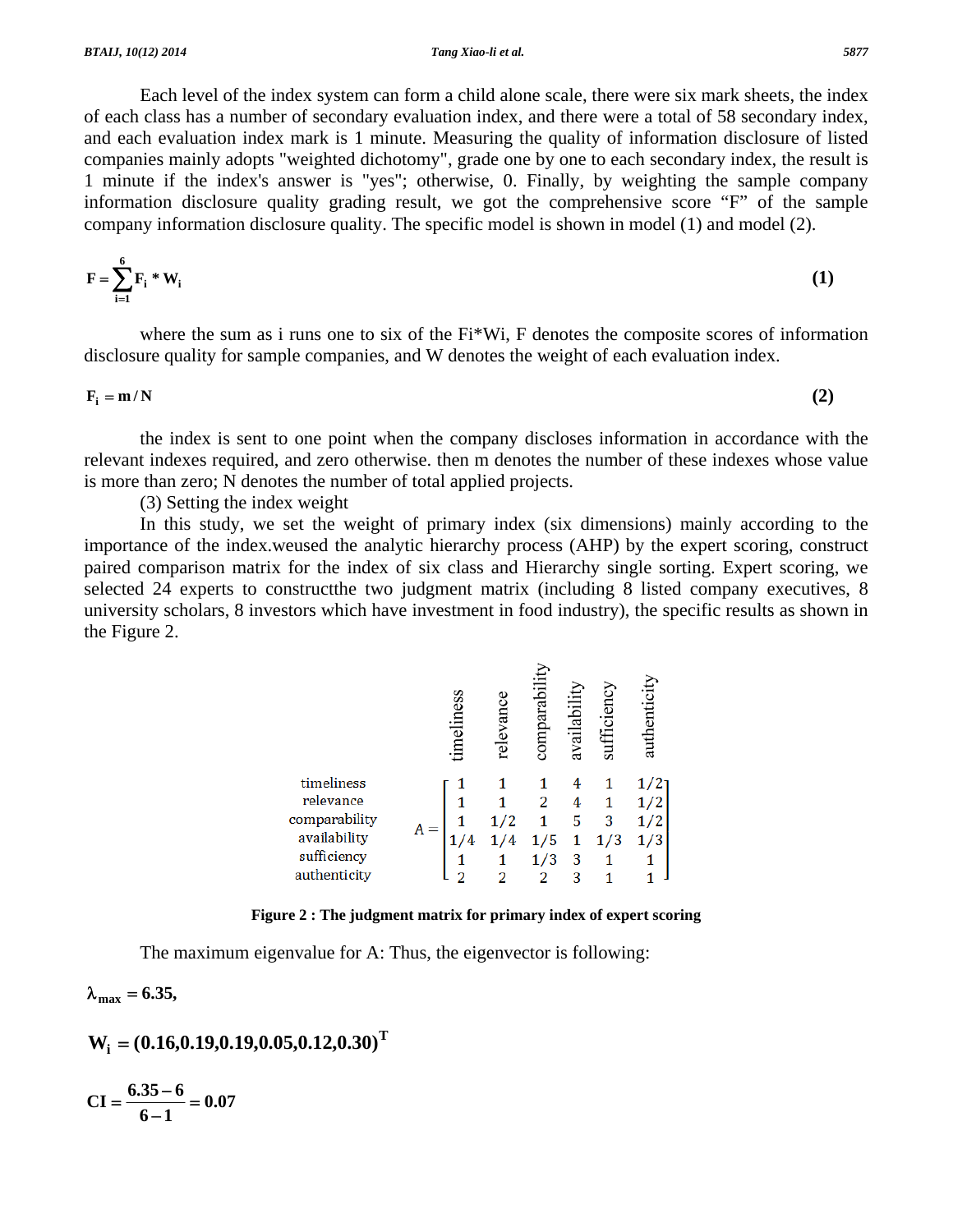The consistency index, index random consistency index  $RI = 1.24$ , the consistency ratio  $CR =$  $0.07/1.24 = 0.0565 < 0.1$ , the result of the judgment matrix passed the consistency check, we get six indicators weight in TABLE 1.

|  |  |  |  |  |  |  | <b>TABLE 1: The weight of evaluation index</b> |  |  |  |  |
|--|--|--|--|--|--|--|------------------------------------------------|--|--|--|--|
|--|--|--|--|--|--|--|------------------------------------------------|--|--|--|--|

| evaluationcriterion   | timeliness | relevance | comparability | availability | sufficiency | authenticity |
|-----------------------|------------|-----------|---------------|--------------|-------------|--------------|
| $100\%$ .<br>Weight ( | .6%        | $9\%$     | $9\%$         | 5%           | 12%         | 30%          |

#### **The results of sample company information disclosure quality evaluation**

We get the level of primary indexweight by expert scoring method, weighted out the sores "F" for 32 sample company information disclosure quality. By looking up the ShenzhenStock Exchange website, at the same time, we get sample company information disclosure quality evaluation level in 2012 (due to space limitations, this part of the data is abbreviated).

# **Comparing the score of sample companies information disclosure quality with its results of "credit archive"**

 According to the data from the ShenzhenStock Exchange "credit archive" rating for 32 sample companies, the results are as follows:

| sample project Rating grades | sample size | Sample accounted for the proportion of the total sample $(\% )$ |
|------------------------------|-------------|-----------------------------------------------------------------|
| A (very good)                | 4           | 12.50                                                           |
| $B$ (good)                   | 23          | 71.875                                                          |
| $C$ (qualified)              | 4           | 12.50                                                           |
| D (unqualified)              |             | 3.125                                                           |
| Summary                      | 32          | 100                                                             |

**TABLE 2 : "credit archives" result analysis table** 

 According to TABLE 2 above, it can be seen that: (1) in the information disclosure quality performance rating results for the selection of the food industry listed companies of 2012, there were 4 companies for very good, there were 23 companies as good, there were 4 companies for qualified, and 1 company was unqualified, Thus it is concluded that the information disclosure quality of the listed enterprises in the Chinese food industry was good, but a small part is not optimistic. So we should improve the quality of information disclosure to reverse the present situation of the enterprise continuous loss, especially for the ST companies. (2)there was about 25% of the sample enterprises which had punishment records, it showed that information disclosure system in the food industry of China still is not perfected, violation is serious, we need to further improve the legal system, to standardize information disclosure system of listed companies.

 After testingby the index system in this article, the disclosure quality composite scores of sample companies is shown in TABLE 3. According to the statisticsprinciple "upper limit is not included", we assume that the evaluation results of 60 points (0.60) to pass the test, under 60 minutes (0.60) for D (unqualified); 60-75 minutes (0.60 0.75) for C (qualified); 75-75 (0.75 0.85) for B (good); More than 85 points (0.85) for A (very good).

|                   |    | sample project Score range and level sample size Sample accounted for the proportion of the total sample $(\%)$ |
|-------------------|----|-----------------------------------------------------------------------------------------------------------------|
| Above $0.85(A)$   |    | 12.50                                                                                                           |
| $0.75 - 0.85$ (B) | 19 | 59.375                                                                                                          |
| $0.60 - 0.75(C)$  |    | 25                                                                                                              |
| Below $0.60(D)$   |    | 3.125                                                                                                           |
| Summary           | 32 | 100                                                                                                             |

**TABLE 3 : Information disclosure quality score analysis table**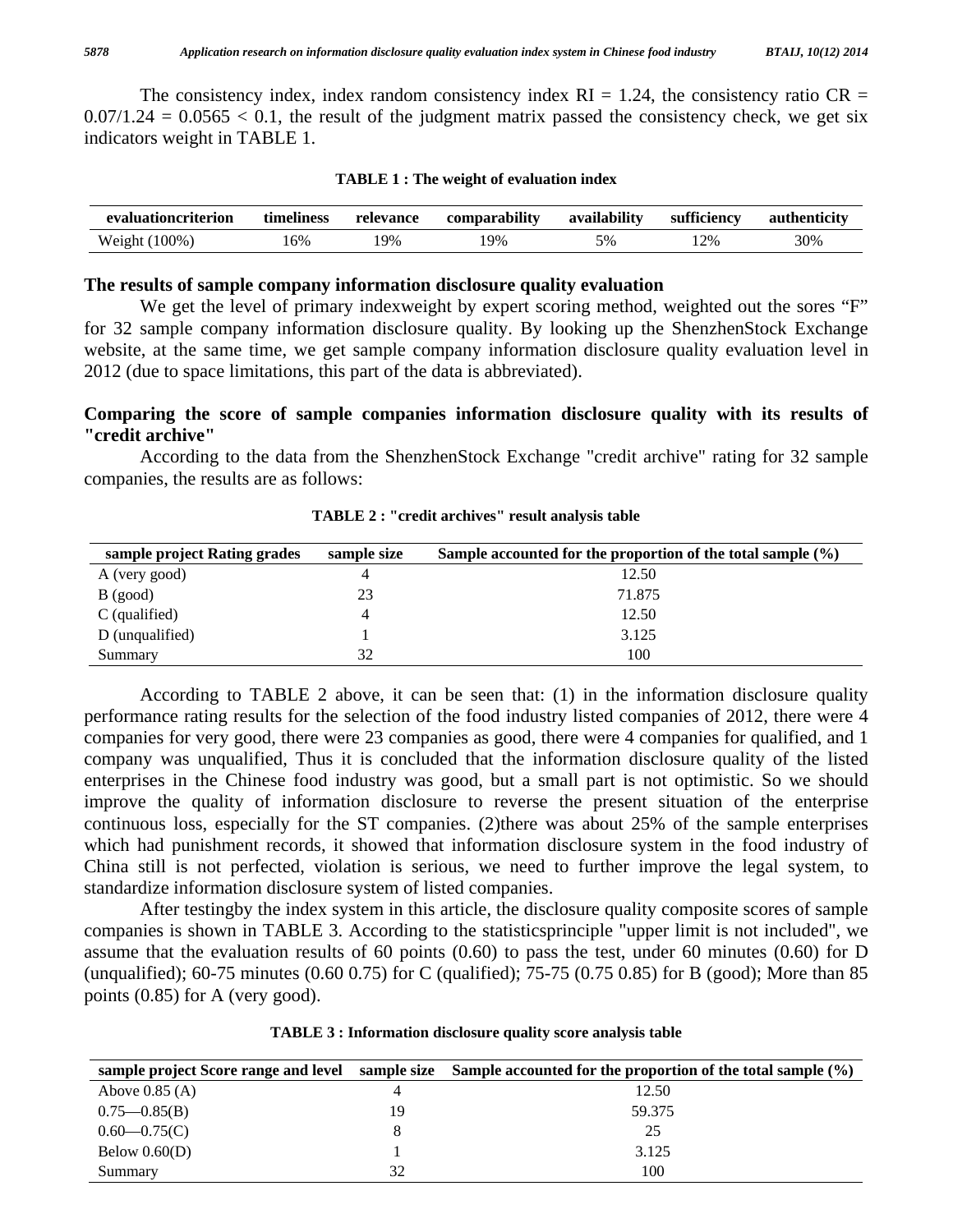According to the TABLE 2 and TABLE 3, we found that:

 (1) there is a big difference between comprehensive score and the results of Shenzhen Stock Exchange "credit archive" rating; we hold that the main reason for the difference was the different information disclosure evaluation index system. The difference mainly concentrated in the aspects of qualified and good performance. Other aspects there are evident differences of samples is "outstanding (class A)", the number of samples for excellent or more than 85 points was 4, but they had different content, the sample for the score of 85 points above included "002385", "002515", "002216", and "002507". But the four listed companies of the results in "credit archives" for A (good) included "002385", "002216", "002507", and "002387". In this paper, the comprehensive score of "002515"by using the evaluation system of was 0.8864(very good, A), but it was for B in the "credit archive" disclosure ratings. And the comprehensive score of "002387"by using the evaluation system of was 0. 0.8288 (good, B), but it was for A in the "credit archive" disclosure ratings. But overall, the evaluation index system used in this paper and the Shenzhen Stock Exchange rating system has certain relevance, 75% of them are exactly the same such as "002385", "002216", "002507". It had some reference value to perfect the information disclosure quality system of listed company.

 (2)Differences of 11 ranking points in two kinds of evaluation system of listed companies are only poor level, and through further analysis, there are differences of company mainly those at each level on the edge of the company (the company's information disclosure quality comprehensive score was near the interval threshold divided by this article). Thus it can be seen that the results of the two kind's evaluation system for sample evaluation are basically consistent.

 (3) If qualified for 60 points (0.60), the percent of pass for sample companies is 93.75% in information disclosure quality comprehensive score; the percent of pass is 96.875% in "credit archives". As a whole, the information disclosure quality of listed companies in Chinese food industry is in good condition, but particularly high quality company (rating very good or more than 85 points) is less.

## **CONCLUSION AND LIMITATIONS**

#### **The conclusion**

 (1) In this article, we got the first-grade index weight by expert scoring method and the secondgrade index mark by looking up the annual reports of listed companies (the second-grade index value is obtained by using the weighted dichotomy and on average); we calculated the composite scores for the sample company information disclosure quality. According to the synthesis score "F"; the sample company information disclosure quality is divided into A, B, C, and D four grades. And by comparing the level of assessment between the synthesis score and the "credit archive", we found that most of the sample companies had almost the same level, which means, it is valid to evaluate the quality of information disclosure in any one of these two kinds of evaluation system. Therefore, we can get more objective results from different angles to evaluate information disclosure quality.

 (2) The differences of the company are mainly those in each level on the edge of the company, so we can say that the two kinds of evaluation system for sample evaluation result is basically consistent, namely, it is valid for the sample company by using the evaluation index system of this article.

 (3) According to the results, most of the sample companies can disclose its accounting information in accordance with the statutory time prescribed by the laws and regulations. But their information disclosure is not voluntary. For example, the annual report disclosure time of legal requirements is within 4 months, but we found there was about 30% of listed companies whose annual reports disclosing time was after April 25th in collecting the secondary data, it explained that enterprise voluntary information disclosure ability is poor. We should encourage companies to disclose information as soon as possible, provide investors with the latest business information, better to make investment decisions.

 (4) the evaluation results showed that the average score of the information disclosure quality for sample company was 0.7926. It shows that overall information disclosure quality of Shenzhen listed company in China was good, but we also found that the highest score of the sample companies was 0.9144, the lowest was 0.5025. Information disclosure quality showed large variations, we should arouse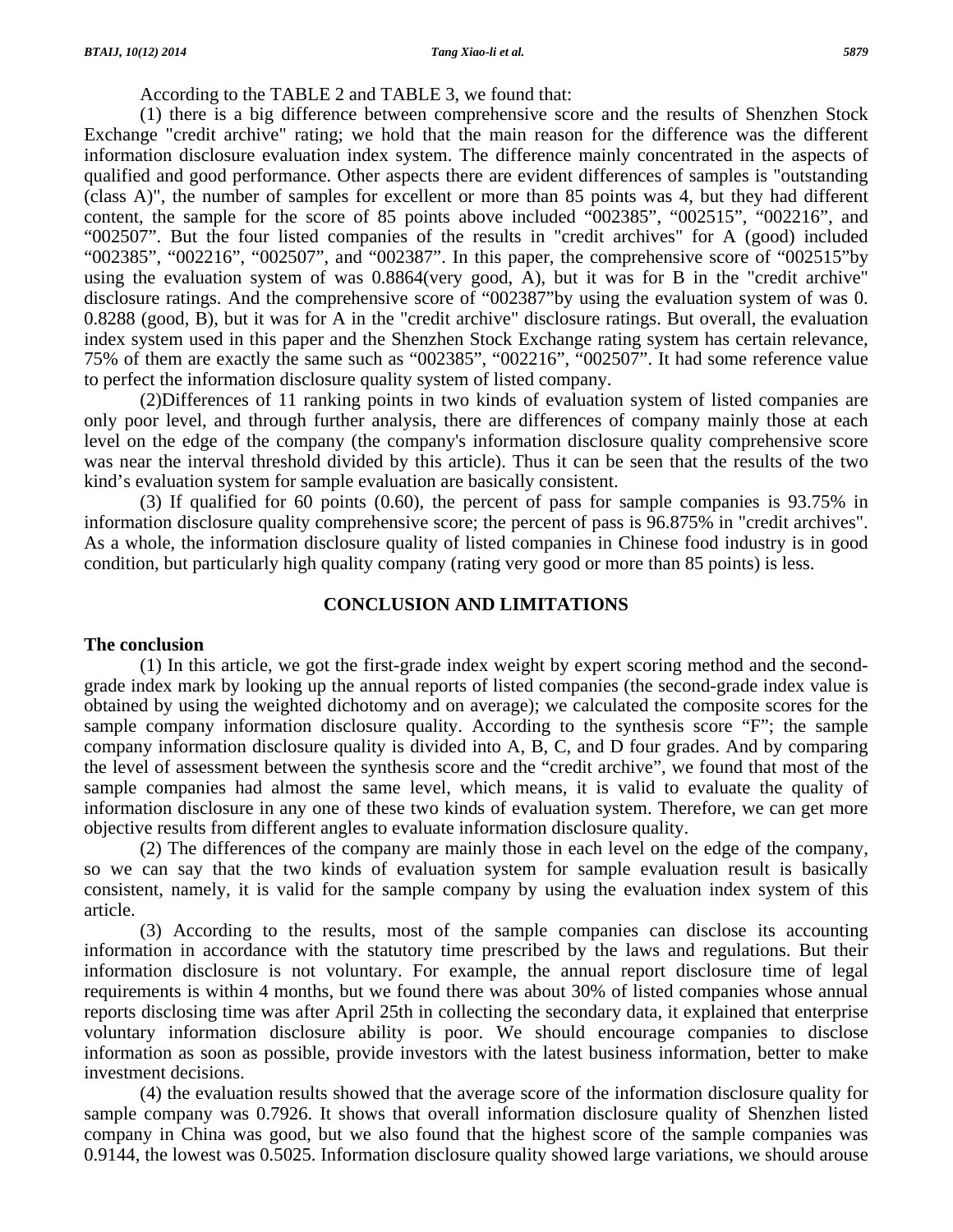extensive attention especially for ST companies. In this paper, we suggest to set different evaluation system for ST companies in order to avoid deceiving investors.

 (5) Through the analysis of the sample companies, we found that the social responsibility of listed companies to disclose situation as a whole is poorer, about more than 80% of the company did not have social responsibility report, which means it is imperative to perfect corporate social responsibility disclosure system.

#### **Limitations**

 (1) The sample companies were only listed in Shenzhen food industry, it remains to be further research whether all test results are suitable for the evaluation of China's all the listed companies.

 (2)In this paper, the application of the listed company information disclosure index evaluation index system completely referenced the research of Wang Yanyan (2010), and it is the direction of further research whether the index system of her research is scientific, reasonable, and valid.

 (3) In this paper, we used expert scoring method to determine the first-grade index weight, and this method has certain subjectivity, it may affect the level of the determination of index weight to a certain extent, which makes the evaluation results of sample company information disclosure quality has a certain deviation.

# **ACKNOWLEDGMENTS**

 This paper belongs to the project of the "NSFC", No.71372163 and No.71302195,The scientific research foundation of the humanities and social planning project of Chinese Ministry of Education, No.13YJA630081, The Specialized Research Fund for the Doctoral Program of Higher Education, No.20130201110019, The ministry of education of humanities and social science fund, No.10YJA790050, Xi'an technological university President fund, No.XAGDXJJ1022.

#### **REFERENCES**

- **[1]** U.Bhattacharya, H.Daouk, M.Welker; The world price of earnings opacity. The Accounting Review, **78(3)**, 641-78 **(2003)**.
- **[2]** F.Lakhal; Stock market liquidity and information asymmetry around voluntary earnings disclosures: New evidence from France. International Journal of Managerial Finance, **4(1)**, 60-75 **(2008)**.
- **[3]** W.A.Robbins, K.R.Austin; Disclosure quality in governmental financial reports: An assessment of the appropriateness of a compound measure. Journal of Accounting Research, **24(2)**, 412-21 **(1986)**.
- **[4]** C.A.Botosan; Disclosure level and the cost of equity capital. The Accounting Review, **72(3)**, 323-49 **(1997)**.
- **[5]** Gerald K Chau, Sidney J.Gray; Ownership structure and corporate voluntary disclosure in Hong Kong and Singapore. the International Journal of Accounting, **37(2)**, 247 **(2002)**.
- **[6]** Richard Piechocki; The Transparency of annual sustainability reports, Corporate Reputation Review, **7(2)**, 107-24 **(2004)**.
- **[7]** Jinbae Kim; Accounting transparency of Korean firms: Measurement and determinant analysis. The Journal of American Academy of Business, Cambridge, **2**, 222 **(2005)**.
- **[8]** Wang Wei, Jiang Gaofeng; Information disclosure transparency and the cost of capital [J]. Journal of Economic Research, **7**, 107-114 **(2004)**.
- **[9]** Xia Lijun, Lu Xiaonan; Research on the correlation between earnings management and information disclosure quality of listed companies [J]. Journal of Contemporary Economics and Management, **27(5)**, 145-150 **(2005)**.
- **[10]** You Jiaxing, Li Bin; Information transparency and corporate governance efficiency—empirical evidence from China listed company general manager change [J]. Journal of Nankai Management Review, **10**, 73-79 **(2007)**.
- **[11]** Wang Yongmei; The empirical study on voluntary disclosure index of listed company financial information [J]. Journal of securities market leader, **9**, 45-49 **(2003)**.
- **[12]** Tang Yuejun, Cheng Xinsheng, Lv Feishi; The research on China's listed company information disclosure system evaluation and information disclosure index [J]. Journal of Shanghai's Financial, **3**, 27-40 **(2005)**.